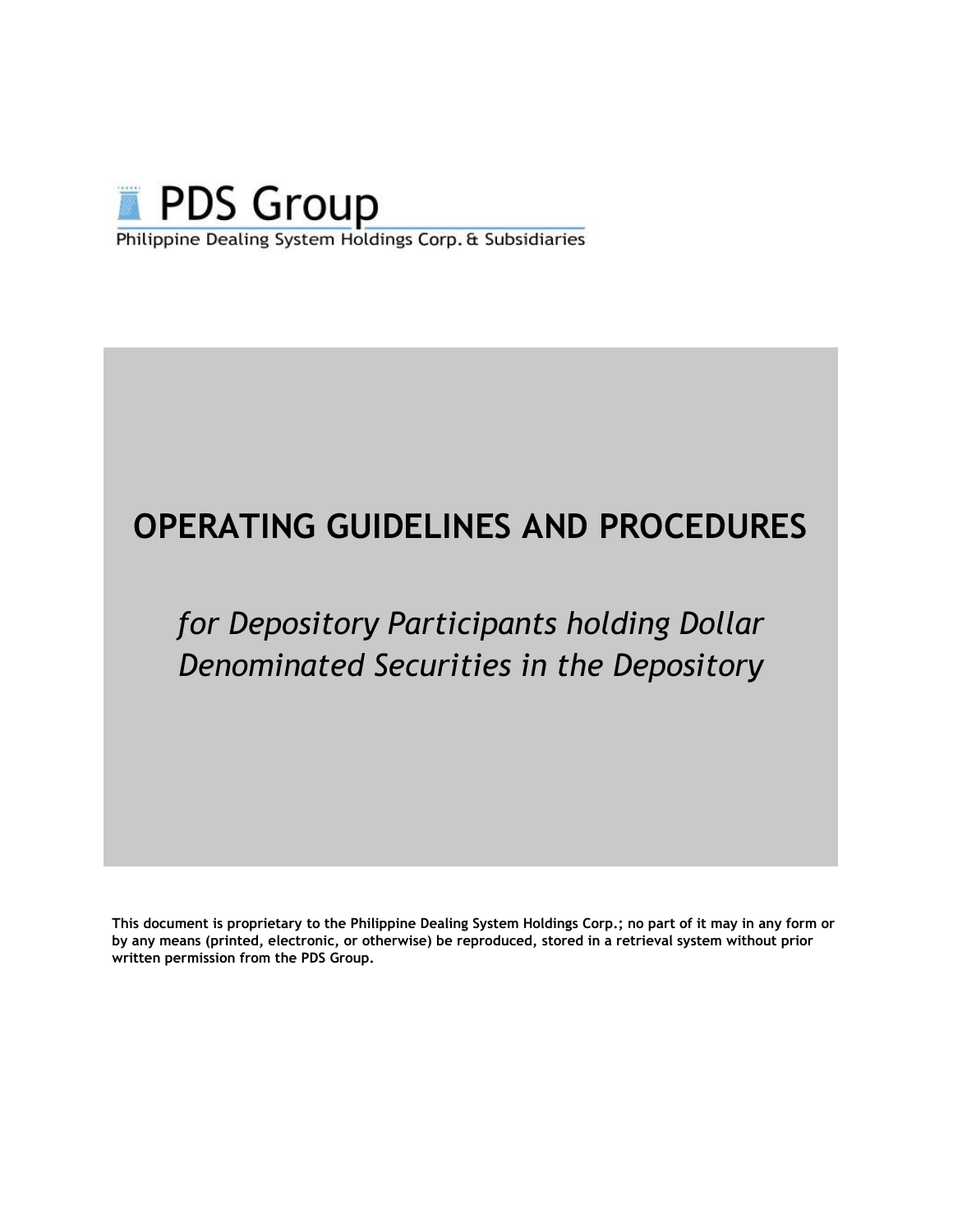

# **OPERATING GUIDELINES AND PROCEDURES FOR DEPOSITORY PARTICIPANTS**

*HOLDING OF DOLLAR DENOMINATED SECURITIES IN THE DEPOSITORY*

*The following Operating Guidelines and Procedures (Operating Guidelines) pertain to the operation of the PDTC for dollar denominated securities (DDS) that will be listed and traded at the Philippine Stock Exchange (PSE).*

*These Guidelines and any amendments hereto shall be disseminated to all Depository Participants holding DDS in the Depository for their guidance. The Depository Participant's continued use of the depository system for DDS after receipt of amendments in any manner or after ten (10) days from the posting of notices of amendments on the PDS Group website, whichever comes first, shall be taken as acceptance of the amended Guidelines*. *This Operating Guidelines should be read as a supplementary document to the PDTC Rules. In case of conflict between this Operating Guidelines and the PDTC Rules, the Terms of this Operating Guidelines shall prevail.* 

\_\_\_\_\_\_\_\_\_\_\_\_\_\_\_\_\_\_\_\_\_\_\_\_\_\_\_\_\_\_\_\_\_\_\_\_\_\_\_\_\_\_\_\_\_\_\_\_\_\_\_\_\_\_\_\_\_\_\_\_\_\_\_\_\_\_\_\_\_\_\_\_\_\_\_\_\_\_\_\_\_

## **I. OPERATING GUIDELINES**

#### **I.1. Provision of Services**

The provision and use of Depository Services provided by PDTC for its participants for their holdings of DDS shall be governed by the same relevant PDTC rules that apply for their shares of existing Peso Eligible Securities holdings lodged in the Depository or unless stated otherwise in these Guidelines.

#### **I.2. Securities Account for DDS**

With the exception for Broker-Participants, Participants shall open and maintain with PDTC a sub-account to lodge and hold their DDS holdings. Participants may use their existing BP IDs in opening a sub-account for DDS.

For Broker-Participants, following the Securities and Exchange Commission's (SEC) directives to implement Name on Central Depository (NoCD) for the recording of securities holdings at beneficial owner level of holdings in equity securities particularly for DDS, Broker-Participants shall open and maintain segregated clients securities sub-account under the NoCD Facility to lodge and hold their clients holdings of DDS. Currently, only Broker-Participant qualified by the Philippine Stock Exchange (PSE) as eligible broker to trade in DDS shall be allowed to open and maintain securities account for DDS.

Each broker participant shall obtain, and warrant to PDTC that is has obtained, the Client's consent for the collection, processing and sharing of the client's information/details, used to set up the NoCD sub-account for the client, to PDTC.

Part III of this Operating Guidelines provides for the Guidelines and Procedures for the implementation of the NoCD for Broker-Participants DDS holdings.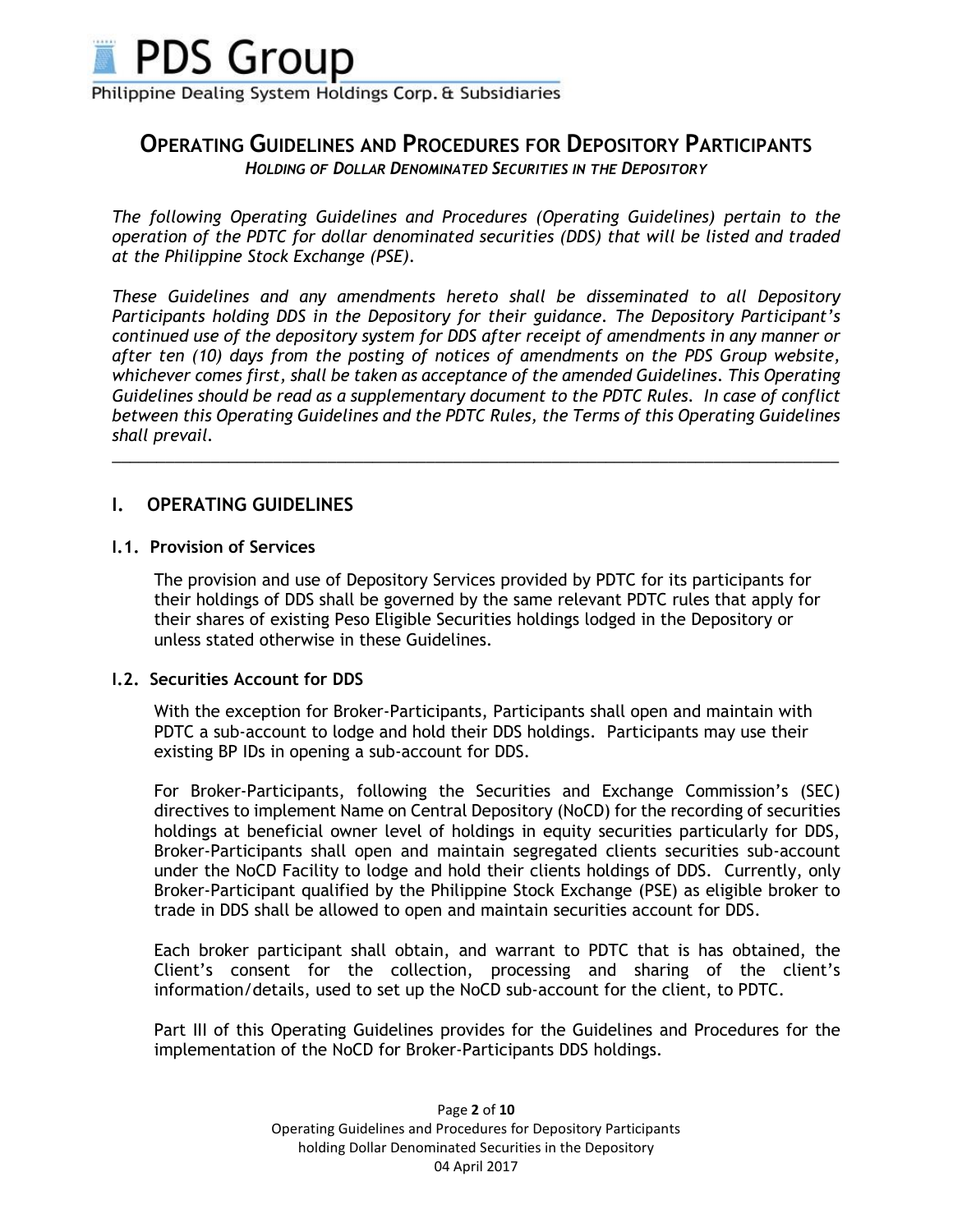

## **I.3. Governing Rules and Regulatory Environment**

The central handling of DDS by PDTC shall be governed by the Securities Regulation Code, its Implementing Rules and Regulations, the SEC Approved PSE Rules on DDS, the PDTC (PCD) Rules, the Data Privacy Act and the prospectus/es or other Offering Circular/s or documents of similar import.

## **I.4. Operating Procedures**

Part II of this Guidelines provides the Depository Procedures for DDS. The Operating Procedures will cover two types of Depository Participants:

## **a. PSE Trading Participant Qualified as Eligible Broker for DDS**

These are Depository Participants who are PSE Trading Participants qualified by PSE to be eligible to trade DDS.

## **b. Non PSE Trading Participant (TP)**

This refers to Depository Participants as defined under Section 2.1.1. Participant Eligibility of the PDTC Rules, which includes Custodians, Financial Institutions, Trusts, and/or Mutual Funds.

## **I.5. Documentary Requirements to avail of the Depository Service for DDS**

Schedule 1 provides for the documentary requirements to avail for the Depository Services for DDS.

## **I.6. Fees**

The existing Depository Fees shall be applied for DDS. Fees shall be billed and collected on a monthly basis. The manner of payment collection shall follow the existing autodebit arrangement with the SCCP designated Settlement Bank. Depository Participants intending to hold DDS in the depository system must nominate its US Dollar account with the designated Settlement Bank for purposes of fee collections. The penalty fee of PDTC for late payment shall also apply.

## **a. PDTC Maintenance Fees**

The maintenance fee shall be in the currency of the securities, computed daily based on the market value of the securities held. This will be collected in the same currency of the securities, i.e., US dollar.

## **b. Transaction Fees**

All Transaction fees (e.g., for Uplifts, ATFs, EQTRADE/EQTRADE2, Pledge) shall be charged in Peso, following the existing Peso rates.

## **c. Other Fees**

All other fees shall be charged in Peso, following the existing Peso rates.

Schedule 2 provides for the Schedule of Fees.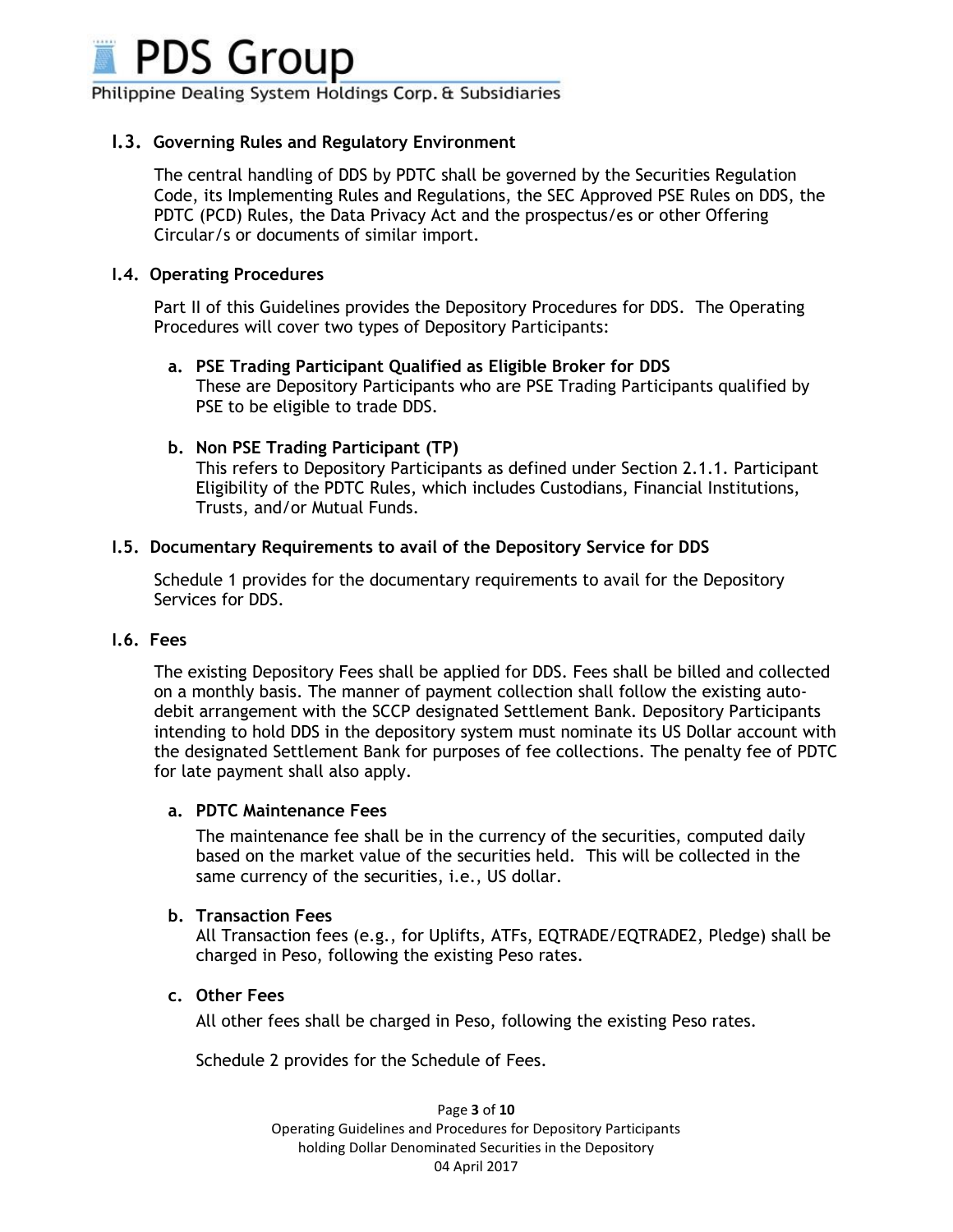

# **II. OPERATING PROCEDURES**

The following Operating Procedures for DDS shall be applied to Depository Participants (DPs), who are PSE Eligible Broker TPs and Non-PSE Trading Participants (TPs).

## **II.1. Lodgment**

Lodgment of DDS in the Depository shall follow the existing process for lodgment of Peso Securities with the delivery to the Transfer Agent the certificates covering the DDS for transfer of legal title to PCD Nominee.

For DPs who are non PSE TPs, lodgment request shall clearly indicate the BP ID and the account number of the securities account where the DDS shall be lodged.

For DPs who are PSE TPs, lodgment request shall indicate the NoCD ID and account number of the securities account where the DDS shall be lodged.

The NoCD ID and account number are required when the lodging DP is a PSE TP qualified as Eligible Broker (EB) by the PSE.

Part III of this Operating Guidelines provide further details on the Operating Guidelines and Procedures for the Use of NoCD Facility for Dollar Denominated Securities Listed and Traded at the PSE.

## **II.2. Upliftment**

Upliftment of DDS from the Depository shall follow the existing process for uplifting Peso Securities, by indicating in the uplift request all the relevant details about the transferee of the Securities.

The certificate to be issued for DDS being uplifted from the NoCD ID shall be registered in the same name as reflected in the NoCD ID.

## **II.3. Transfer**

Transfer of DDS shall follow the existing process for transferring Peso Securities which could either be:

- **a. via Account Transfer (ATF)** for transfer involving 2 accounts of a DP; or
- **b. via Off Exchange Trade (EQTRADE/EQTRADE2)** for transfer involving 2 DPs or client sub-accounts of 2 DPs.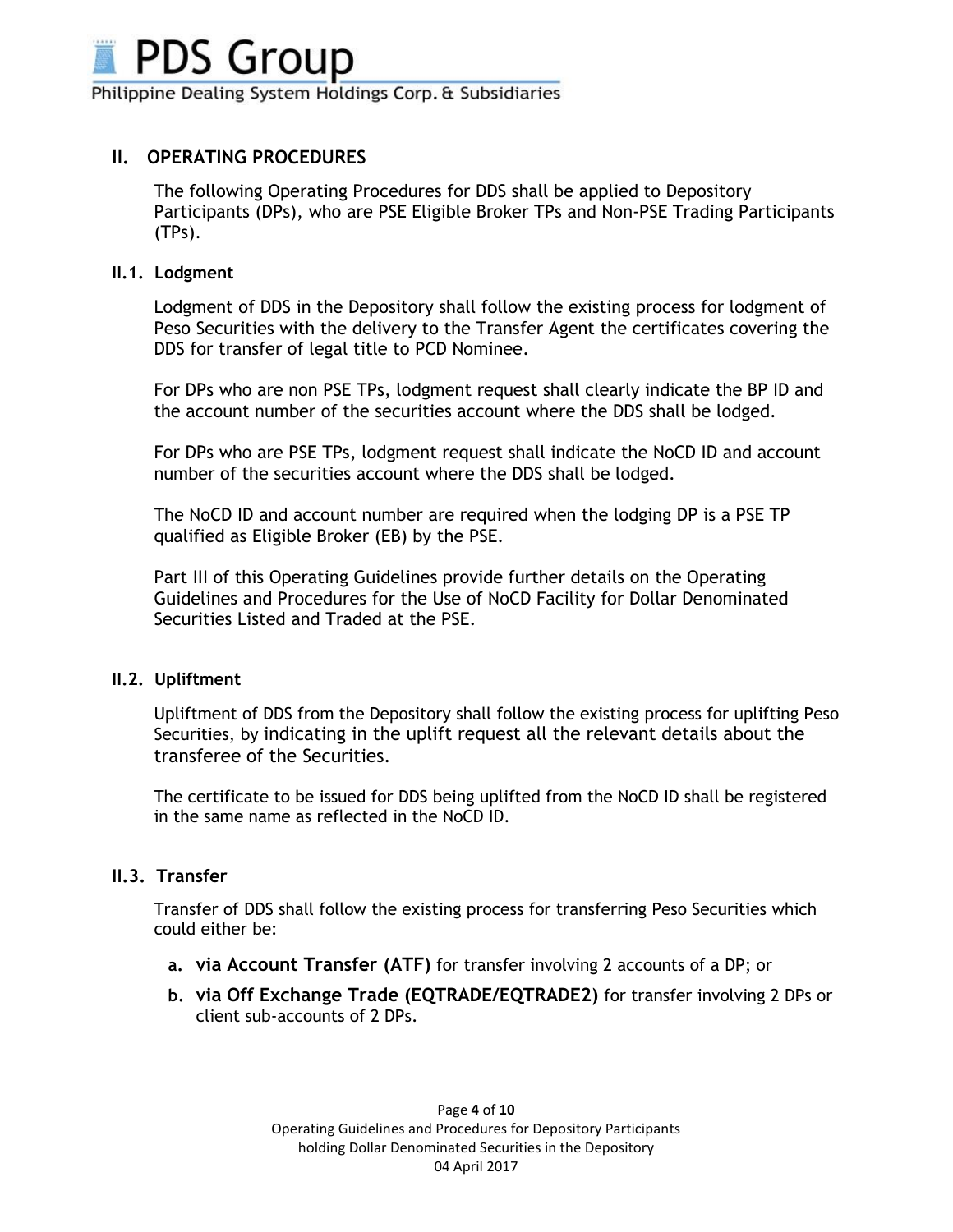

## **II.4. Delivery of DDS for Settlement of PSE Trade**

The delivery of DDS for settlement shall follow the same procedures for Peso Securities as provided in the SCCP Operating Procedures.

#### **II.5. Corporate Action Processing**

Processing of DDS corporate actions shall follow the existing process for Peso Securities except for cash dividends.

For cash dividends, DPs must open dollar bank accounts with the designated SCCP Settlement Bank/s.

- 1. **For Cash Dividends**, PDTC, upon receipt of cleared funds, shall instruct the designated Settlement Bank/s to credit the dollar bank accounts nominated by the entitled DPs. Once credited, the DPs must effect the distribution/payment of the dividends to its entitled clients based on their agreed mode of payment.
- 2. **Fo**r **Corporate Actions involving securities** for distribution, i.e. stock dividends, dividend shares shall be credited directly to the DDS securities accounts of the DPs.
- 3. **For Voluntary Corporate Actions where cash payment is required,** entitled DPs must pay the corresponding amount in the currency of the DDS on the due dates as set by PDTC.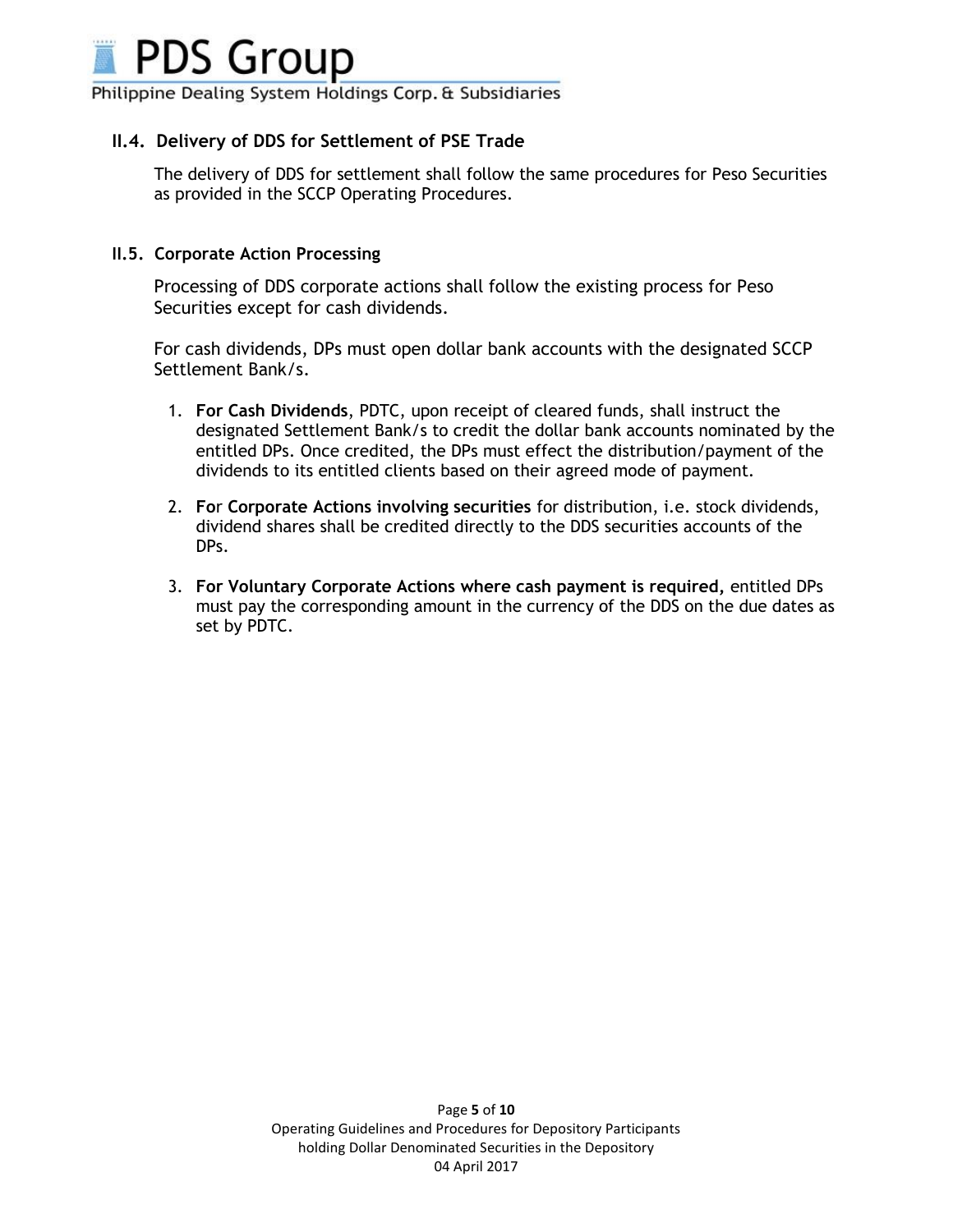

# **III. OPERATING GUIDELINES AND PROCEDURES FOR THE USE OF THE NOCD FACILITY FOR DOLLAR DENOMINATED SECURITIES LISTED AND TRADED AT THE PSE**

# **III.A. NoCD Facility Operating Guidelines**

# **III.A.1. The NoCD Facility**

The NoCD Facility (the Facility) is a PDTC service offered primarily to Broker Depository Participants (DPs). For purposes of the DDS issuance, this is offered particularly to PSE Trading Participants Qualified as Eligible Brokers for their holdings of DDS. The Facility allows the PSE Eligible Broker TPs to comply with the SEC directive to segregate its clients dollar denominated securities holdings lodged with the Depository into individual client name on central depository account. It also allows the DPs to maintain each of its client's holdings in a segregated, sub-account set-up under the PSE Eligible Broker's Omnibus Client Securities Account.

## **III.A.2. Features of the NoCD Facility**

Below are the key features of the NOCD Facility.

## **1.** *Segregation of client holdings*.

Each Depository Participant shall*,* under the Broker's Omnibus Client Securities Account, create an NoCD sub-account with an NoCD ID to segregate and hold securities of each of its clients. The NoCD sub-account shall be in the client's own name.

## *2. Execution of Transactions or Movements.*

Initiation/creation of debit and or credit entry in the sub-account that would either increase or decrease the recorded securities holdings in the sub-account or between sub-accounts can only be executed by the Depository Participants.

## *3. Reliability of records.*

Warranties on the existence of a client for each NoCD ID and the veracity of the client record of holdings reflected under the NoCD Facility shall be made by the Broker Depository Participant.

## *4. Reports.*

Reports for each NoCD ID/sub-account under the NoCD Facility of the Broker shall be generated by the Depository System.

## *5. Access to reports.*

NoCD generated reports are accessible either through the Participants or directly through a nominated email address of the NoCD ID.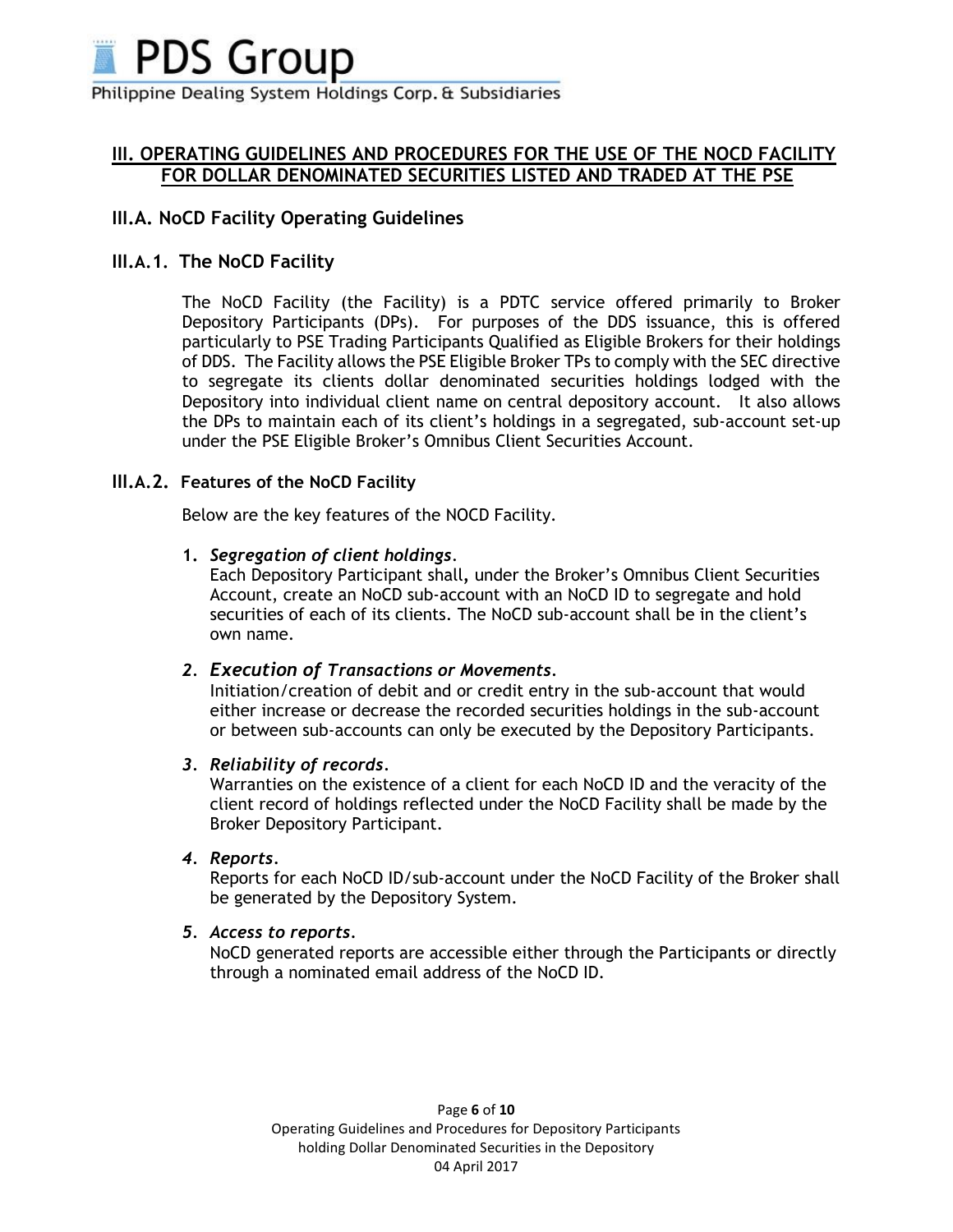

## *6. Depository account holder and beneficial owner.*

The ownership and beneficial owner of the sub-account assigned to each client holdings/NoCD ID under the Client Securities Account remains with the Depository Participant in accordance with the PDTC rules.

## **III.A.3. Governing Rules and Regulatory Environment**

The governing rules and regulatory environment for the NoCD Facility will be the same as cited in Part I.3. of this Operating Guidelines.

The Depository Rules shall govern the NoCD Facility, with its specific features governed by the following provisions:

| Segregation of Securities:          | <b>Securities Accounts</b><br><b>Segregation of Securities</b><br><b>Records</b><br><b>Accuracy</b><br>Correction<br><b>Best Evidence</b><br>Confidentiality<br><b>Participant's Declaration</b><br><b>Reporting of Fraud</b> |
|-------------------------------------|-------------------------------------------------------------------------------------------------------------------------------------------------------------------------------------------------------------------------------|
| Role of Depository Participants:    | <b>Authority to Transact</b><br><b>Authority from Client</b><br><b>Transfer of Securities</b><br><b>Tax Clearances</b>                                                                                                        |
| Brokers as Depository Participants: | <b>Securities Account</b><br><b>Presumption on Beneficial Title</b>                                                                                                                                                           |

**III.A.4. Documentary Requirements to avail of the NoCD Facility**.

Provided in Schedule 1.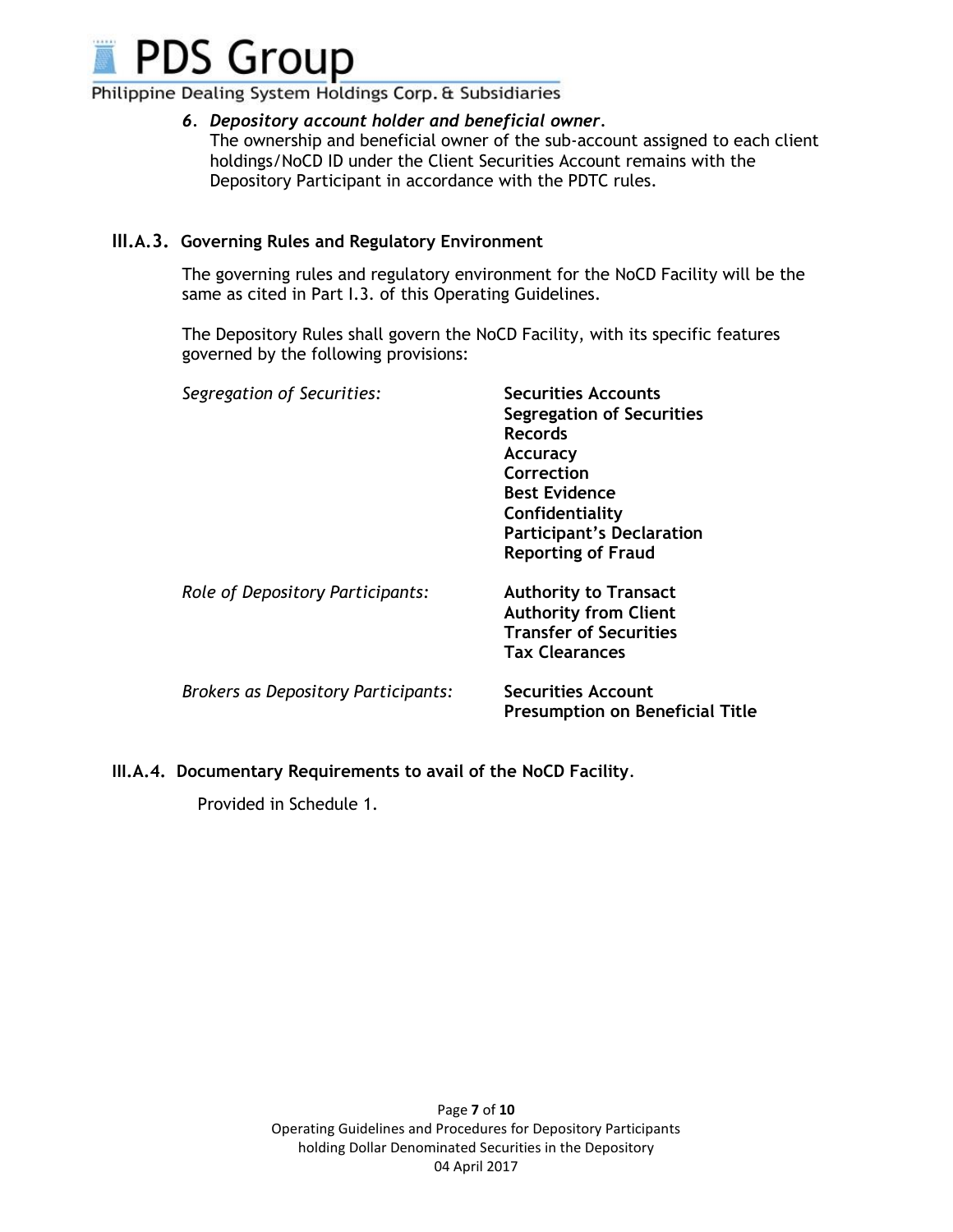

# **II.B. NoCD Facility Operating Procedures**

## **III.B.1. Creation of NoCD Client Sub-Accounts**

#### **a. Opening of Depository Participant NoCD Parent accounts**

A separate NoCD BP ID shall be created for each PSE Trading Participant Eligible Broker (EB) availing of the NoCD Facility. Two (2) NoCD accounts shall be opened as follows:

- Account No. 1 as Omnibus With Client account, and
- Account No. 2 as Omnibus Without Client account.

#### **b. Creation of NoCD Client Sub-Accounts**

Upon its receipt from PDTC of (1) Confirmation that its Parent accounts have been opened, and (2) Details of its Parent BPID, the Depository Participant may proceed with the creation of its NoCD client sub-accounts.

EBs may start creating NoCD sub-accounts by submitting to PDTC the following:

- (1) NoCD Client Sub-Account Creation File for upload in the Depository System; and
- (2) Accompanying Broker Certification signed by two (2) authorized signatories.

EB should ensure that it has obtained client's consent to the collection and sharing of the client's information to PDTC for further processing and retention in the PDTC system for purposes of creating the NOCD sub-account to hold the clients assets.

#### **c. File upload**

The upload files are then processed and the NoCD Client Sub-Accounts are automatically created in the Depository System in accordance with the instruction and details provided by the EB in the upload file. Each file for upload must contain a maximum of 100 NoCD Client Sub-Accounts.

#### **d. Notification of the EB**

PDTC notifies the EB of the newly created NoCD Client Sub-Accounts via email.

## **e. Checking and verifying correctness of the newly created NoCD Client Sub-Accounts**

The EB logs into the Depository System and checks all NoCD Client Sub-Accounts, and coordinates with PDTC for any correction.

Please note that a minimum of 24 hours is required before a newly created NoCD Client Sub-Account can be used to hold securities.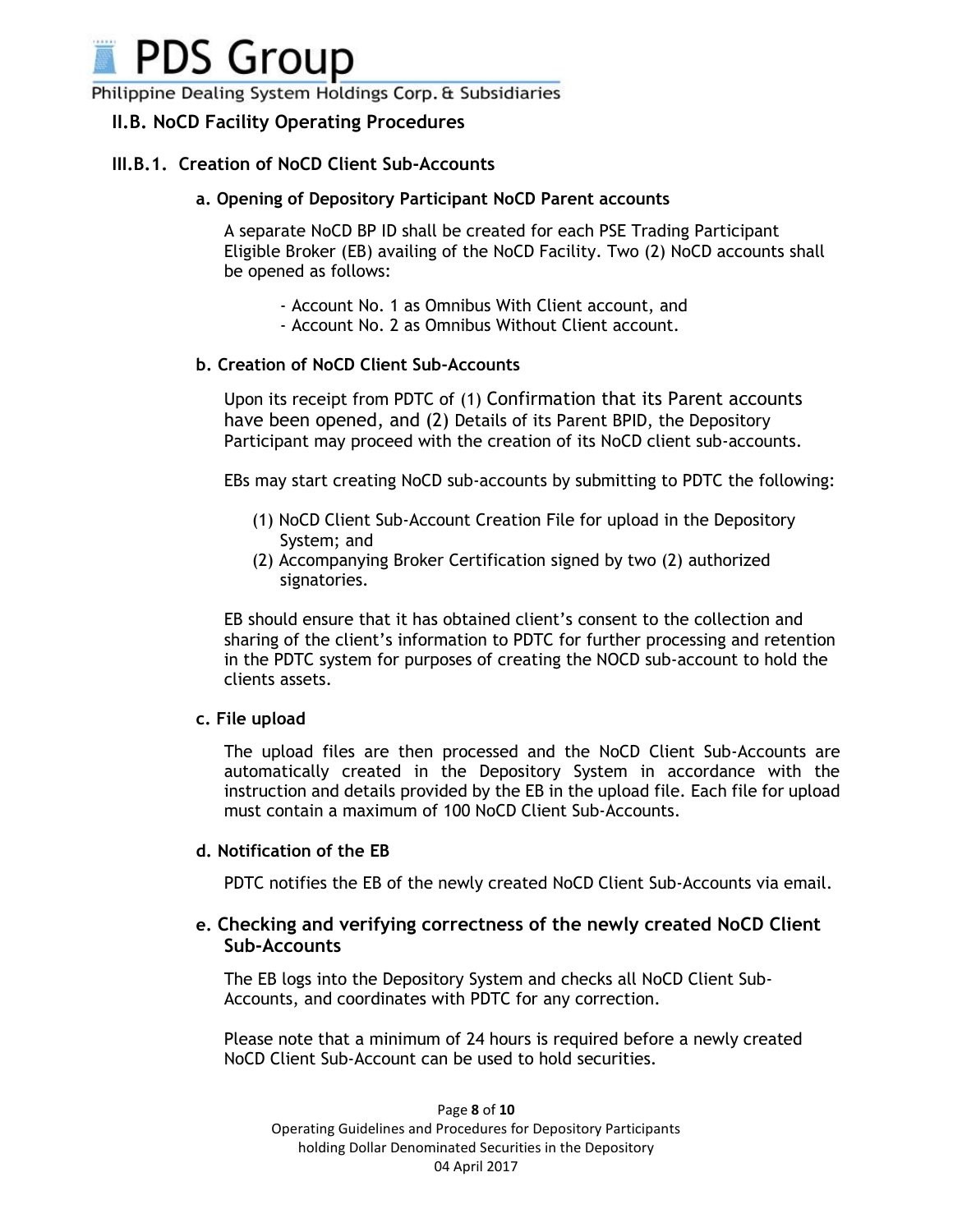**PDS Group** 

Philippine Dealing System Holdings Corp. & Subsidiaries

## **III.B.2. NoCD Transfers via Account Transfer Function (ATF)**

EBs shall execute the transfers to move securities between the EB and the NoCD accounts either by inputting manual transfer instructions in the Depository system or through the NoCD Account Transfer Upload File.

**NoCD Account Transfer Upload File (Debit / Credit)** is a spreadsheet file used by the DP to facilitate the transfer of securities in bulk (between NoCD Parent and Client sub-accounts).

There are two types of Upload files:

- i. NoCD Account Transfer Credit Upload file
	- Credit several NoCD Client sub-accounts
	- Debit EB's Omnibus without Client Account (Account No. 2)
- ii. NoCD Account Transfer Debit Upload file
	- **Debit several NoCD Client sub-accounts**
	- Credit EB's Omnibus without Client Account (Account No. 2)

## **III.B.3. NoCD Transfers for Settlement of PSE Trades via Account Transfer (ATF)**

Settlement of DDS Trades, either Sell or Buy, is done only thru PSE EBs.

**a. Sell Trade**

EBs shall execute the transfers to move securities from the selling NoCD Client sub-accounts to the Settlement Accounts of the executing PSE EBs. EBs shall follow the existing process for executing Non-PSE Transfers.

#### **b. Buy Trade**

DDS bought by clients must be delivered to the NoCD sub-accounts of said clients on settlement date to comply with the PSE Rules on DDS. Executing EBs must transfer securities bought to its "Free Accounts" in SCCP for the securities to be automatically swept to the EBs' "Free Accounts" in the Depository System. Once securities are in the "Free Accounts", ATF can be executed to deliver the securities to the NoCD Client sub-accounts.

## **III.B.4. Corporate Action**

- **a. For Cash Dividends**, PDTC, upon receipt of cleared funds, shall instruct the designated Settlement Bank/s to credit the dollar bank accounts maintained by the entitled EBs. Once credited, the EBs must effect the distribution/payment of the dividends to the entitled NoCD Clients based on their agreed mode of payment.
- **b. For Corporate Actions involving securities for distribution**, i.e. stock dividends, dividend shares shall be credited directly to the NoCD Sub-Accounts of entitled clients.

Page **9** of **10** Operating Guidelines and Procedures for Depository Participants holding Dollar Denominated Securities in the Depository 04 April 2017